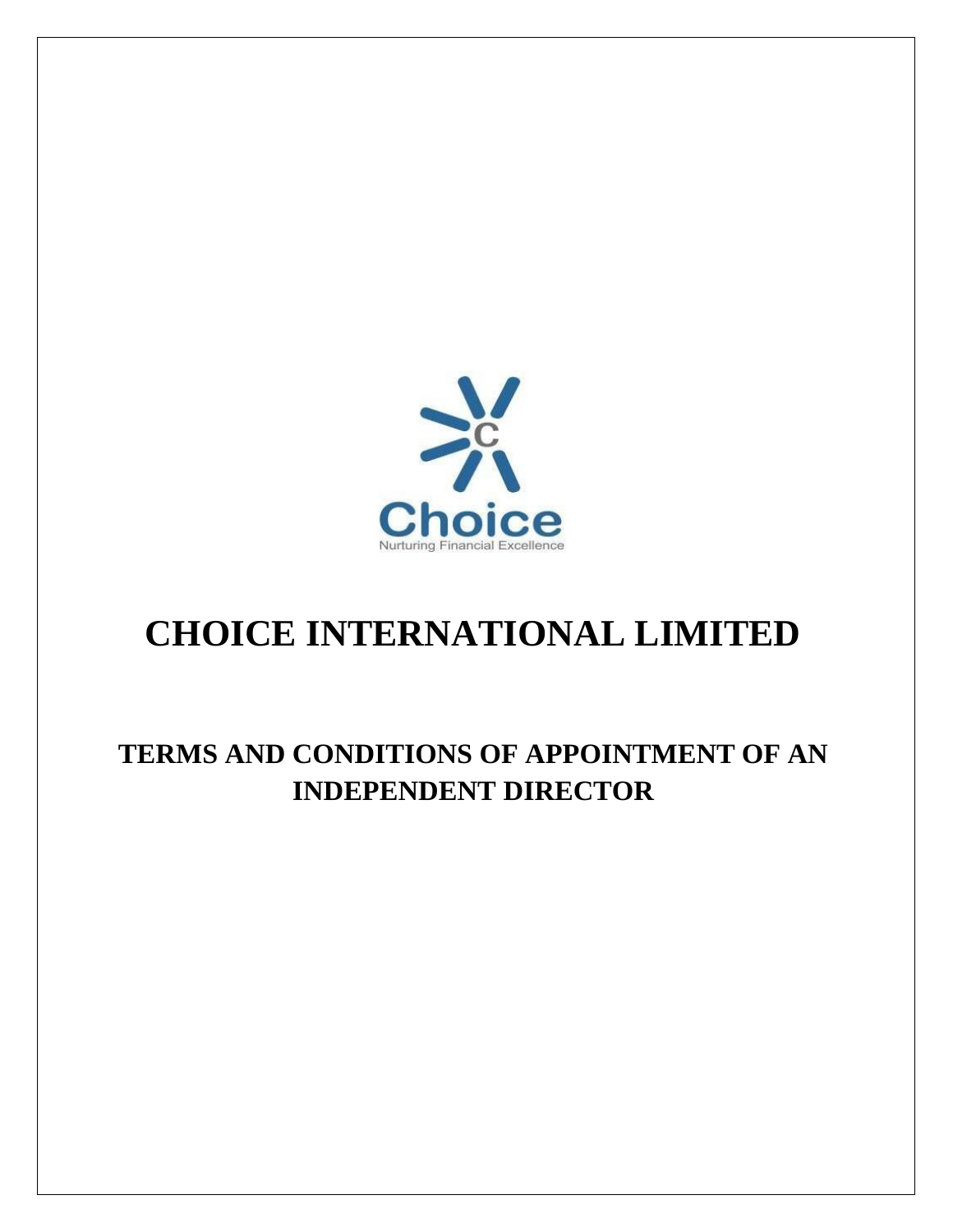

### **Terms and conditions of appointment of an Independent Director ("Appointment") of Choice International Limited (the "Company")**

**(As approved by the Board of Director at their meeting held on January 30, 2015)**

**The Terms and Conditions of Appointment of Independent Director shall be subject to the Provisions of Companies Act, 2013 and Article of Association adopted by the Company**

#### **1) Terms of Appointment of Independent Director**

The tenure / terms of appointment of Independent Director shall be subject to the approval of Shareholders in the General Meeting & would be in line with the applicable laws.

#### **2) Sitting Fees of Independent Directors**

The Independent Director would be entitled for sitting fees and commission as may be determined by the Board of Directors of the Company in accordance with the provisions of law for the director's services as an Independent Director. In addition to the fee/commission described above, the Company will reimburse the Independent Director for all reasonable and properly documented expenses he/ she incurs in performing his/her role as an Independent Director.

#### **3) Fiduciary Duties of Independent Director**

The Duties and Liabilities of the Independent Director are disclosed in the Code adopted by the Company for Independent Director as per Schedule IV Section 149(8) of the Companies Act, 2013.

#### **4) Appointment as a Member/ Chairman of Committees of Board of Director**

The Independent Director may also be appointed as a member/chairman of any committee of the board, as may be determined by the board of directors of the Company from time to time. Such appointment shall be made in consultation with such independent director.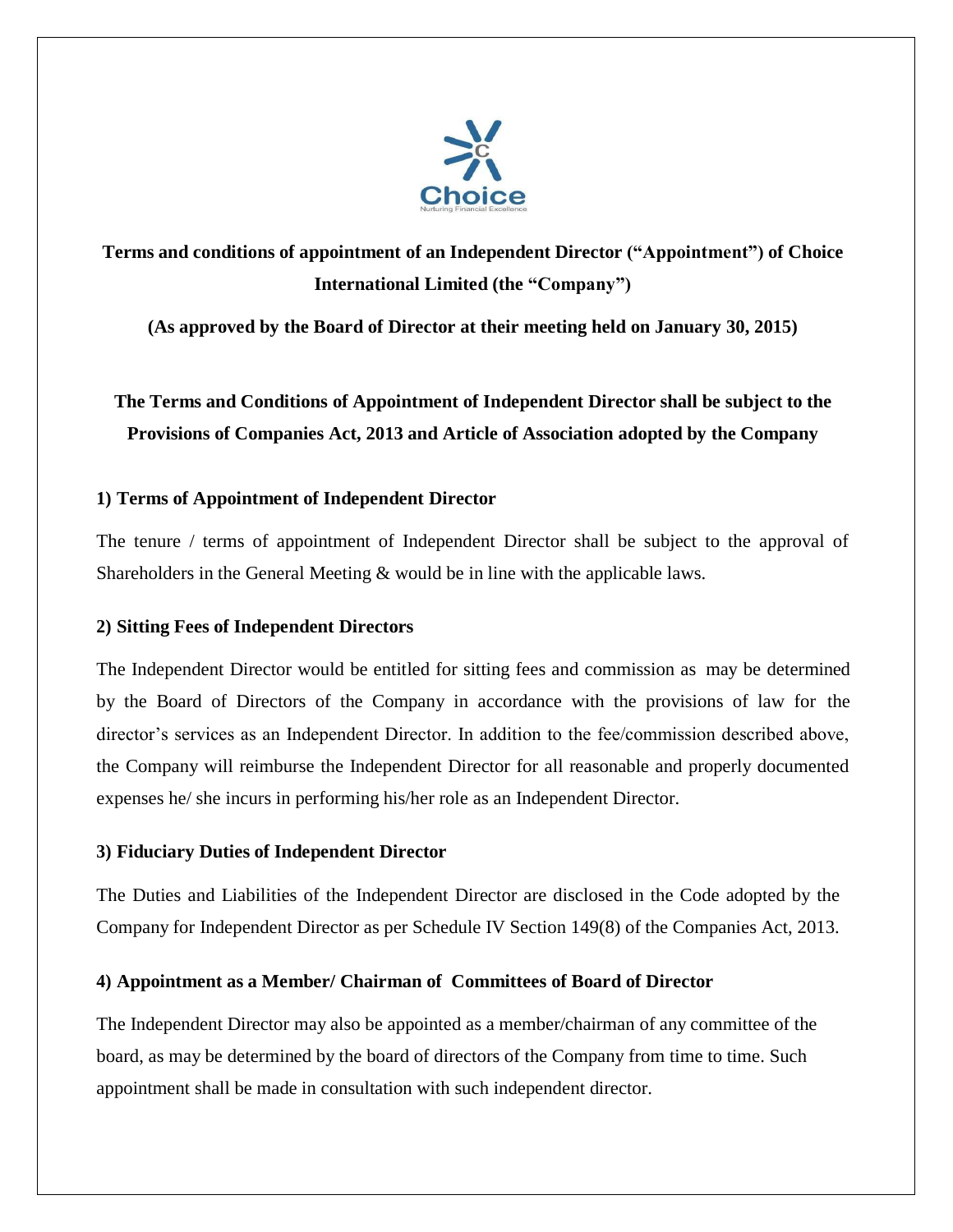#### **5) Evaluation**

As a member of the Board, the performance of the Independent Director is subject to evaluation by the other Board of Director's of the Company. The Evaluation criteria shall be laid down by the Nomination Committee. The Criteria for evaluation shall be disclosed in the Annual Report.

#### **6) Other Directorship of Independent Director**

During the tenure , the Independent Director shall promptly notify the Company of any change in his/her Directorship, and provide such other disclosures as may be required under applicable laws. In addition to the above, the Directors are also responsible to disclose any conflict of Interest with the position of his/her Directorship in the Company or any contract or subject matter in which he /she is interested.

#### **7) Code of Conduct**

During the Term, the Independent Director will comply with the Code of Conduct adopted by the Company and such other policies/ requirements as the Board of Directors may from time to time specify.

You shall also abide by the "Code for Independent Directors" as outlined in Schedule IV to the Companies Act, 2013, and duties of directors as provided in the said Act. For your ready reference, the relevant provisions have been extracted andattached to this letter as **Annexure A**

By order of the Board of Directors of

**Choice International Limited**

**Updated Version 2021**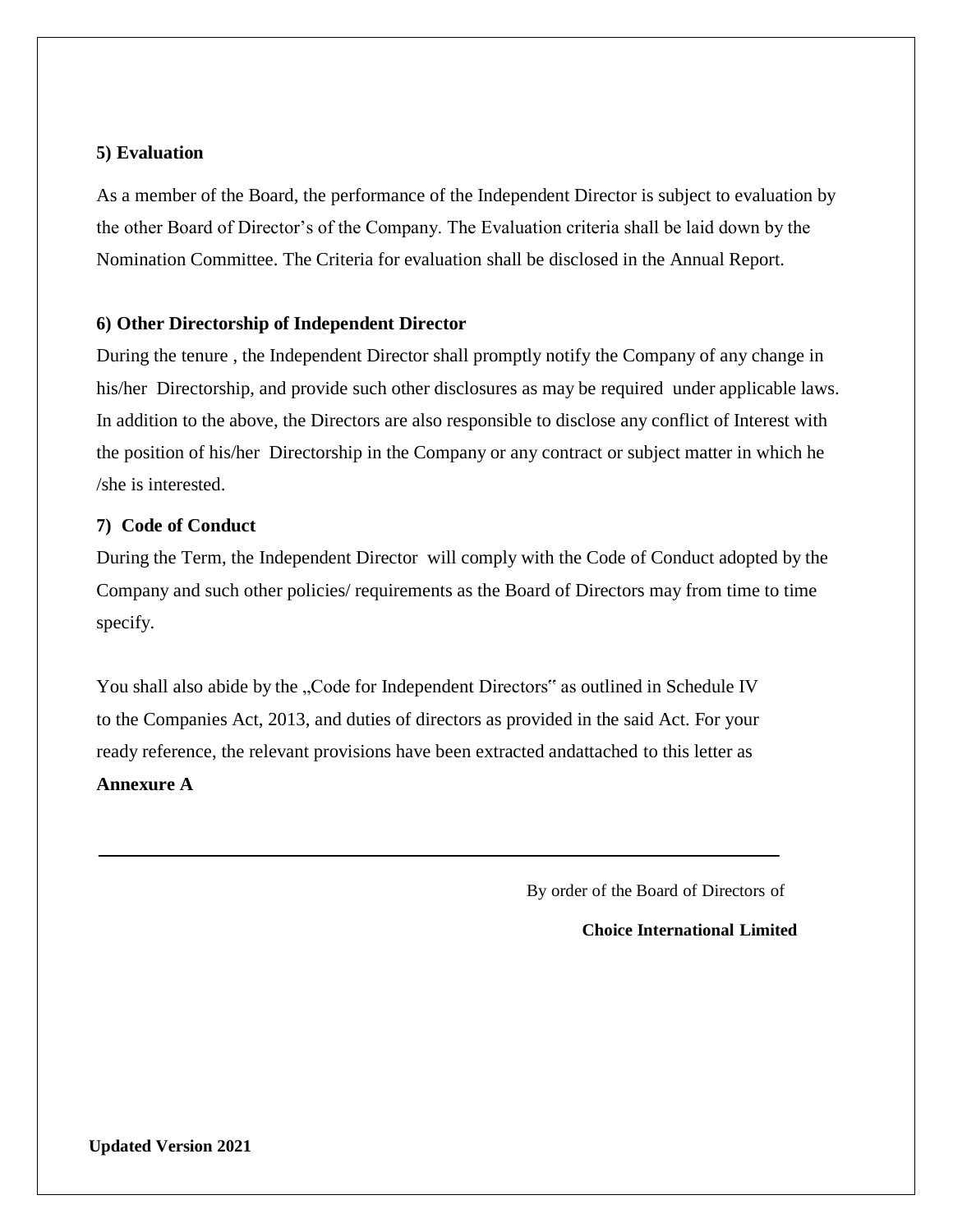#### **Annexure A SCHEDULE IV TO THE COMPANIES ACT, 2013**

#### **[See section 149(8)]**

#### **CODE FOR INDEPENDENT DIRECTORS**

The Code is a guide to professional conduct for independent directors. Adherence to these standards by independent directors and fulfilment of their responsibilities in a professional and faithful manner will promote confidence of the investment community, particularly minority shareholders, regulators and companies in the institution of independent directors.

#### **I. Guidelines of professional conduct:**

An independent director shall:

- 1. uphold ethical standards of integrity and probity;
- 2. act objectively and constructively while exercising his duties;
- 3. exercise his responsibilities in a bona fide manner in the interest of the company;
- 4. devote sufficient time and attention to his professional obligations for informed and balanced decision making;
- 5. not allow any extraneous considerations that will vitiate his exercise of objective independent judgment in the paramount interest of the company as a whole, while concurring in or dissenting from the collective judgment of the Board in its decision making;
- 6. not abuse his position to the detriment of the company or its shareholders or for the purpose of gaining direct or indirect personal advantage or advantage for any associated person;
- 7. refrain from any action that would lead to loss of his independence;
- 8. where circumstances arise which make an independent director lose his independence, the independent director must immediately inform the Board accordingly;
- 9. assist the company in implementing the best corporate governance practices

#### **II.** Role and functions:

The independent directors shall:

- 1. help in bringing an independent judgment to bear on the Board"s deliberations especially on issues of strategy, performance, risk management, resources, key appointments and standards of conduct;
- 2. bring an objective view in the evaluation of the performance of board and management;
- 3. scrutinize the performance of management in meeting agreed goals and objectives and monitor the reporting of performance;
- 4. satisfy themselves on the integrity of financial information and that financial controls and the systems of risk management are robust and defensible;
- 5. safeguard the interests of all stakeholders, particularly the minority shareholders;
- 6. balance the conflicting interest of the stakeholders ;determine appropriate levels of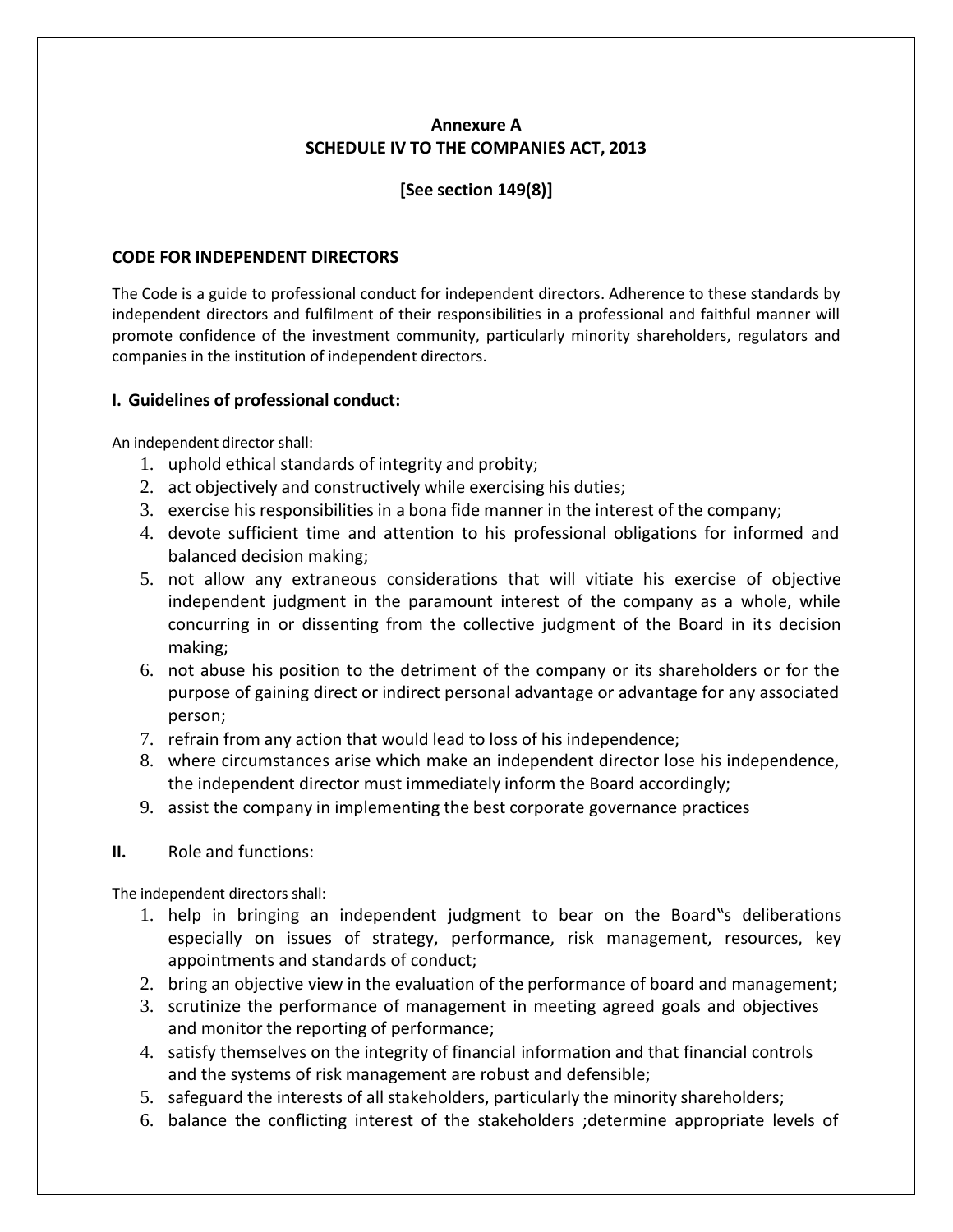remuneration of executive directors, key managerial personnel and senior management and have a prime role in appointing and where necessary recommend removal of executive directors, key managerial personnel and senior management;

7. moderate and arbitrate in the interest of the company as a whole, in situations of conflict between management and shareholder's interest.

#### **III. Duties:**

The independent directors shall—

- 1. undertake appropriate induction and regularly update and refresh their skills, knowledge and familiarity with the company;
- 2. seek appropriate clarification or amplification of information and, where necessary, take and follow appropriate professional advice and opinion of outside experts at the expenseof the company;
- 3. strive to attend all meetings of the Board of Directors and of the Board committees of which he is a member;
- 4. participate constructively and actively in the committees of the Board in which they are chair persons or members;
- 5. strive to attend the general meetings of the company;
- 6. where they have concerns about the running of the company or a proposed action, ensure that these are addressed by the Board and, to the extent that they are not resolved, insist that their concerns are recorded in the minutes of the Board meeting;
- 7. keep themselves well informed about the company and the external environment in which it operates;
- 8. not to unfairly obstruct the functioning of an otherwise proper Board or committee of the Board;
- 9. pay sufficient attention and ensure that adequate deliberations are held before approving related party transactions and assure themselves that the same are in the interest of the company;
- 10. ascertain and ensure that the company has an adequate and functional vigil mechanism and to ensure that the interests of a person who uses such mechanism are not prejudicially affected on account of such use;
- 11. report concerns about unethical behavior, actual or suspected fraud or violation of the company"s code of conduct or ethics policy;
- 12. acting within his authority, assist in protecting the legitimate interests of the company, shareholders and its employees;
- 13. not disclose confidential information, including commercial secrets, technologies, advertising and sales promotion plans, unpublished price sensitive information, unless such disclosure is expressly approved by the Board or required by law.

#### **IV. Manner of appointment:**

(1) Appointment process of independent directors shall be independent of the company management; while selecting independent directors the Board shall ensure that there is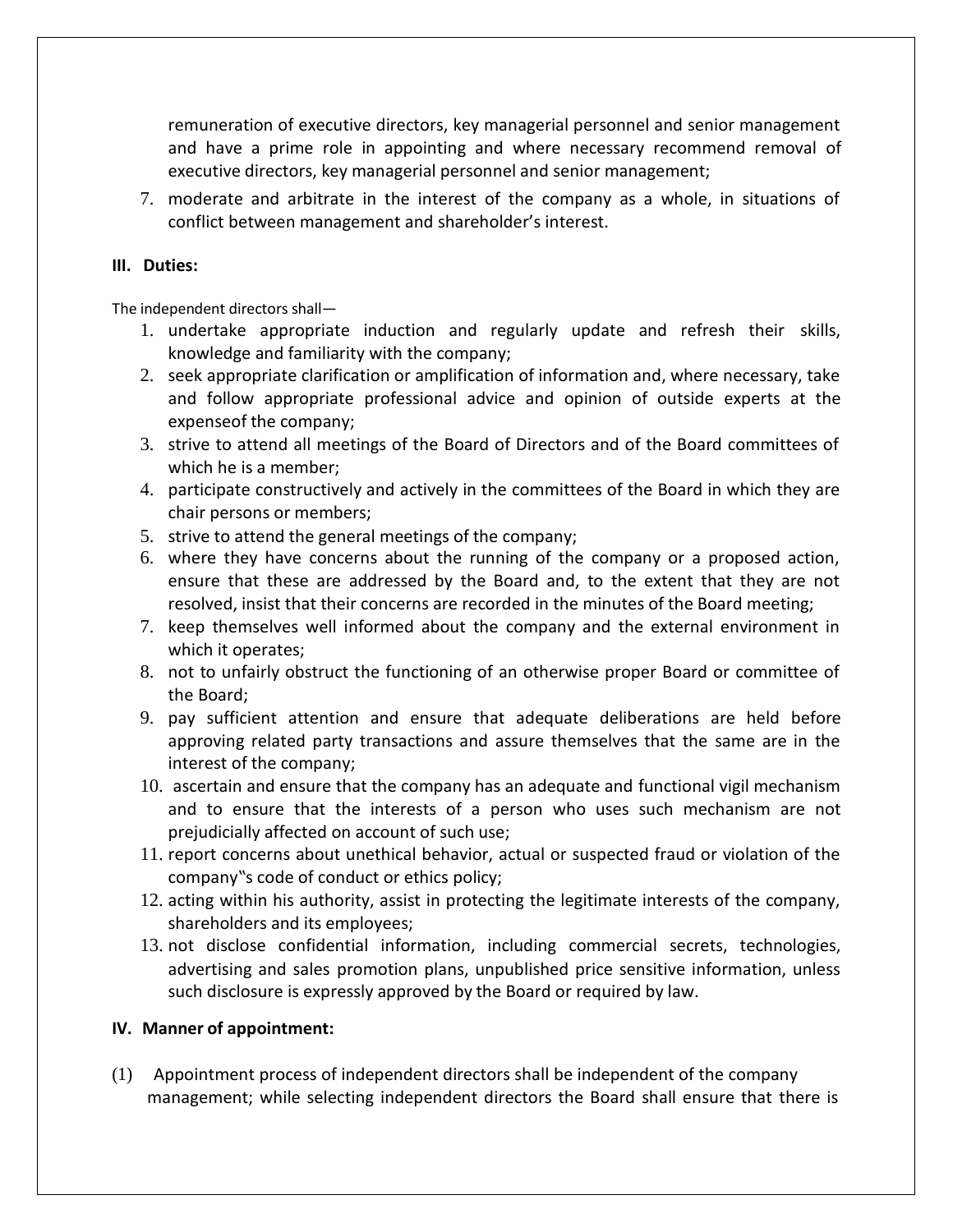appropriate balance of skills, experience and knowledge in the Board so as to enable the Board to discharge its functions and duties effectively.

- (2) The appointment of independent director(s) of the company shall be approved at the meeting of the shareholders.
- (3) The explanatory statement attached to the notice of the meeting for approving the appointment of independent director shall include a statement that in the opinion of the Board, the independent director proposed to be appointed fulfils the conditions specified in the Act and the rules made thereunder and that the proposed director is independent of the management.
- (4) The appointment of independent directors shall be formalized through a letter of appointment, which shall set out:
	- a) the term of appointment;
	- b) the expectation of the Board from the appointed director; the Board-level committee(s) in which the director is expected to serve and its tasks;
	- c) the fiduciary duties that come with such an appointment along with accompanying liabilities;
	- d) provision for Directors and Officers (D and O) insurance, if any;
	- e) the Code of Business Ethics that the company expects its directors and employees to follow;
	- f) the list of actions that a director should not do while functioning as such in the company; and
	- g) the remuneration, mentioning periodic fees, reimbursement of expenses for participation in the Boards and other meetings and profit related commission, if any.
- (5) The terms and conditions of appointment of independent directors shall be open for inspection at the registered office of the company by any member during normal businesshours.
- (6) The terms and conditions of appointment of independent directors shall also be posted on the Company"s website.

#### **V. Re-appointment:**

The re-appointment of independent director shall be on the basis of report of performance evaluation.

#### **VI. Resignation or removal:**

- (1) The resignation or removal of an independent director shall be in the same manner as is provided in sections 168 and 169 of the Act.
- (2) An independent director who resigns or is removed from the Board of the company shall be replaced by a new independent director within a period of not more than one hundred and eighty days from the date of such resignation or removal, as the case may be.